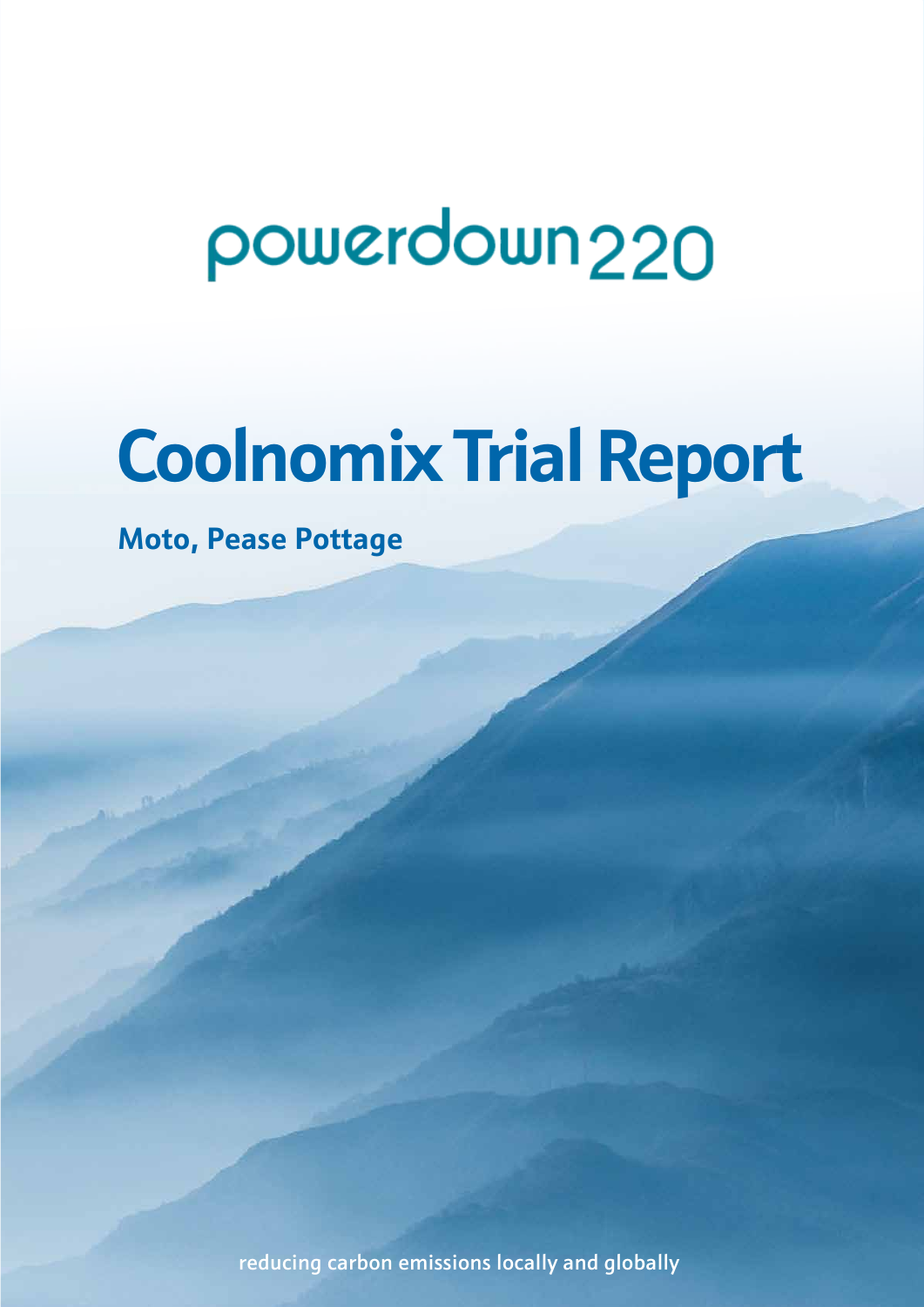

#### About

MOTO is the UK's leader in motorway service areas with 45 locations and employing 5,000 staff.

#### Coolnomix Model

2 x AC-01 for air-conditioning and 1 x AR-01 for refrigeration + 3 x MID smart meters with GPS

capability for remote monitoring

#### Direct Annual Savings



## **Coolnomix®**

Reduce the energy consumption of your air-conditioning and refrigeration without affecting the output you need. Our technology is maintenance free and can be easily installed by our qualified engineers with no disruption to your operation. You can expect up to 40% energy saving on your air-conditioning and up to 30% on your refrigeration.

*We keep your people, equipment and produce cool, and your energy budget from overheating*

## **Client**

The Pease Pottage service station is largest services between London and Brighton on the M23. The trial was undertaken at the Greggs and Burger King stores.

### **Overview**

The purpose of the trial was 'proof of concept' and to identify the potential for reducing both carbon emissions and direct energy consumption with the installation of COOLNOMIX - our unique patented intelligent thermostat, with a view to supplying and installing COOLNOMIX across the entire portfolio of motorway service stations.

## **Trial**

On the 25/11/2020 three COOLNOMIX devices were installed and connected. One to a refrigeration unit at Greggs and a second to the Greggs' air-conditioning unit, then the third device was connected to the Burger King air-conditioning unit.

To measure the energy consumed by the refrigerator and two air-conditioning units, three MID smart meters, with remote connectivity, were connected to each of the three external condensers.

The COOLNOMIX devices were switched either on/off at varying times during the trial and the metered half-hourly and 4-hourly data was collected and analysed. All the information is available on the Emissis cloud platform as well as the two appendices as supporting evidence.

Greggs' AC: Data recording commenced on the 25/11/2020. COOLNOMIX (ON) was operational for 972 hours (40.5 days). COOLNOMIX (OFF) was bypassed and the refrigeration operated as 'normal' for 840 hours (35 days).

Greggs' refrigerator: Data recording commenced on the 25/11/2020. COOLNOMIX (ON) was operational for 652 hours (27.2 days). COOLNOMIX (OFF) was bypassed and the refrigeration operated as 'normal' for 500 hours (20.8 days).

Burger King: The trial could not be accurately run, see notes below.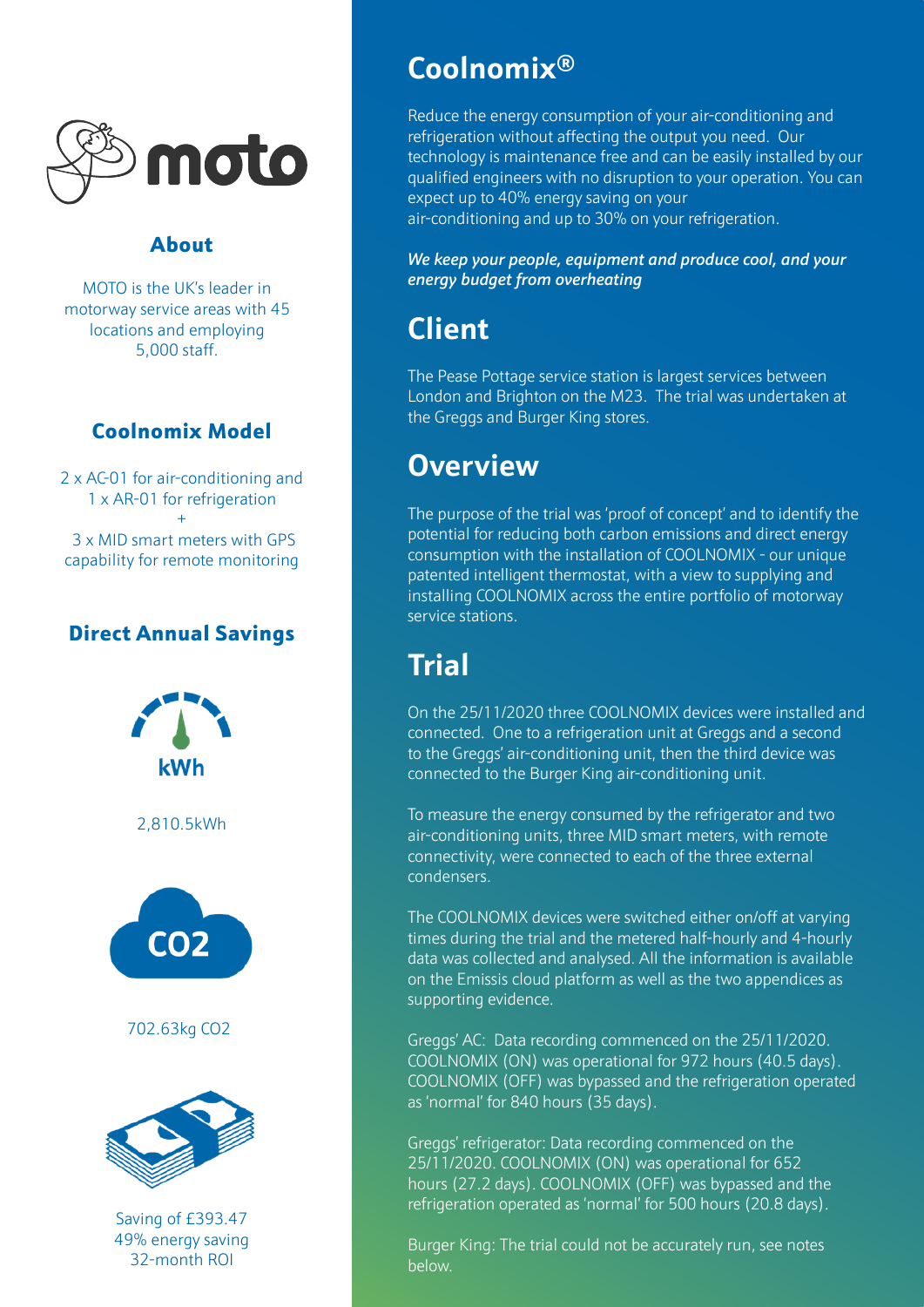## **Results**

#### **Daily**

Across the Greggs' air-conditioning unit and refrigerator, COOLNOMIX (ON) reduced daily energy consumption by a combined 49% (see Figure 1), providing a reduction of 7.7kWh per day.

#### **Greggs' air-conditioning**

Energy usage COOLNOMIX (ON) was 4.5kWh and with COOLNOMIX (OFF) 10.9kWh showing a saving of 6.4kWh or 59% reduction.

This saving is based on using 121.8kWh over 652 hours with COOLNOMIX (ON) and with COOLNOMIX (OFF) energy consumption was 226.4kWh over 500 hours.

#### **Greggs' refrigerator**

Energy usage COOLNOMIX (ON) was 3.5kWh and with COOLNOMIX (OFF) 4.8kWh showing a saving 1.3kWh or 26% reduction.

This saving is based on using 141.6kWh over 972 hours with COOLNOMIX (ON) and with COOLNOMIX (OFF) energy consumption was 165.5kWh over 840 hours.



#### **Annual energy consumption (kWh) and annual saving with COOLNOMIX**

The Burger King air-conditioning unit is very erratic and shows a negative saving. When analysed, the air-conditioning unit is operating in heating mode for around 4 hours every night using a significant amount of electricity and effecting the trial results. The air-conditioning unit is set to 'auto', to circumvent this issue we would need to set the thermostat to cool or wait until March or April when the ambient temperature improves, to gain more accurate results.



**Daily energy consumption (kWh) and saving with COOLNOMIX**

*Figure 1: Daily energy consumption and saving*

#### **Annual**

The calculated combined saving of 7.7kWh gives a total annual saving of 2,810.5kWh and 702.63kg CO2.

#### The annual savings were calculated on average daily consumption showing:

COOLNOMIX (ON) daily consumption averages 8kWh COOLNOMIX (OFF) daily consumption averages 15.7kWh

*COOLNOMIX will reduce your carbon emissions by 702.63kg of CO2 per annum*

**Burger King**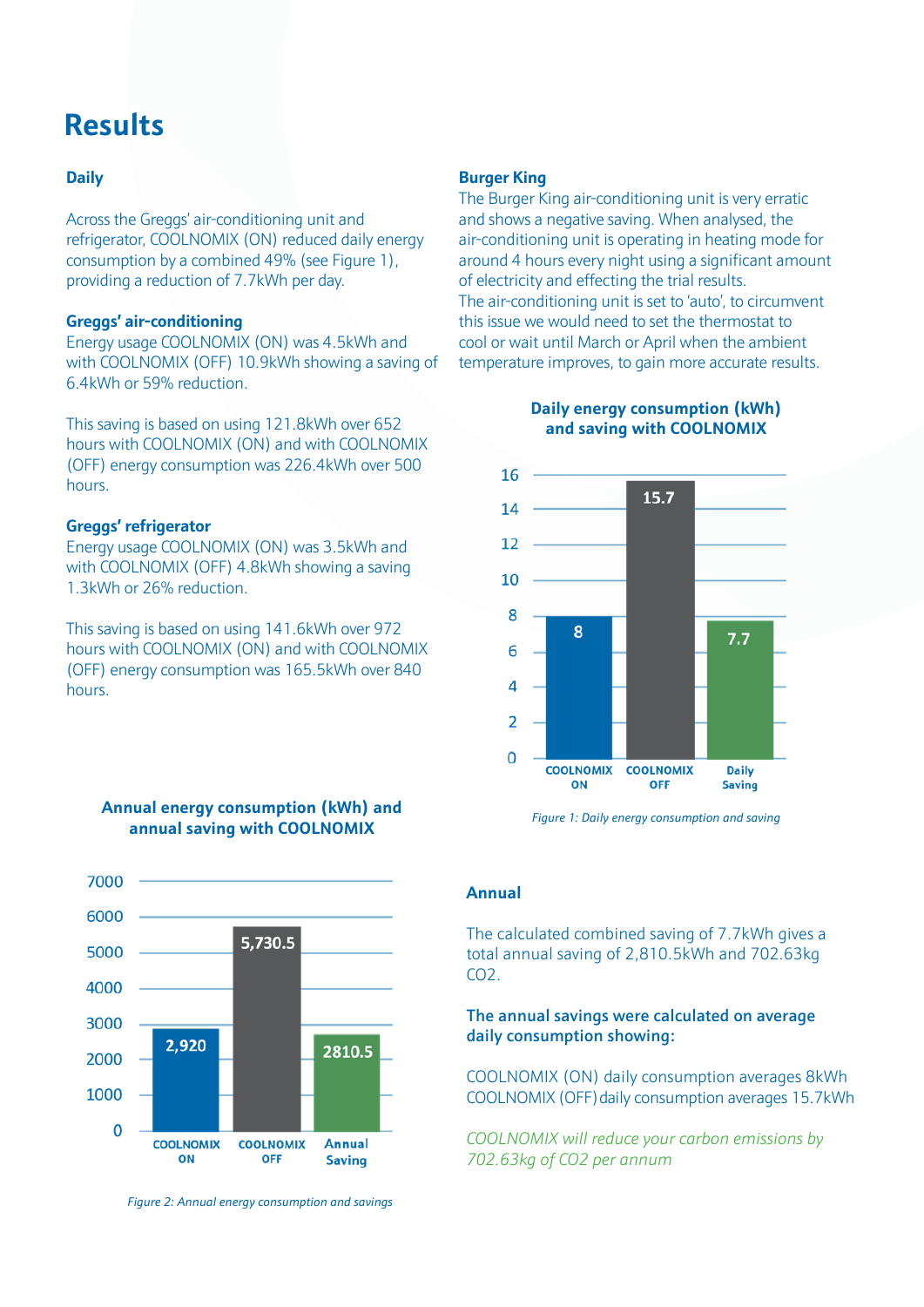### **Conclusions**

The trial test accurately proves the daily energy savings with COOLNOMIX, allowing us to predict the annual carbon emissions reduction and the energy savings plus the financial benefit. We have based cost savings on the trial site's electricity supply cost of £0.14 per kWh including any CCL.

The COOLNOMIX trial delivered a 49% energy reduction in electricity consumption; annualised this equates to a combined reduction as follows:

- 2,810.50kWh
- 702.63kg of CO2
- Cost savings of £393.47

Return on investment is under 32 months with a 49% energy and carbon savings across the two COOLNOMIX units.



#### **10-year benefit: CO2 and financial**



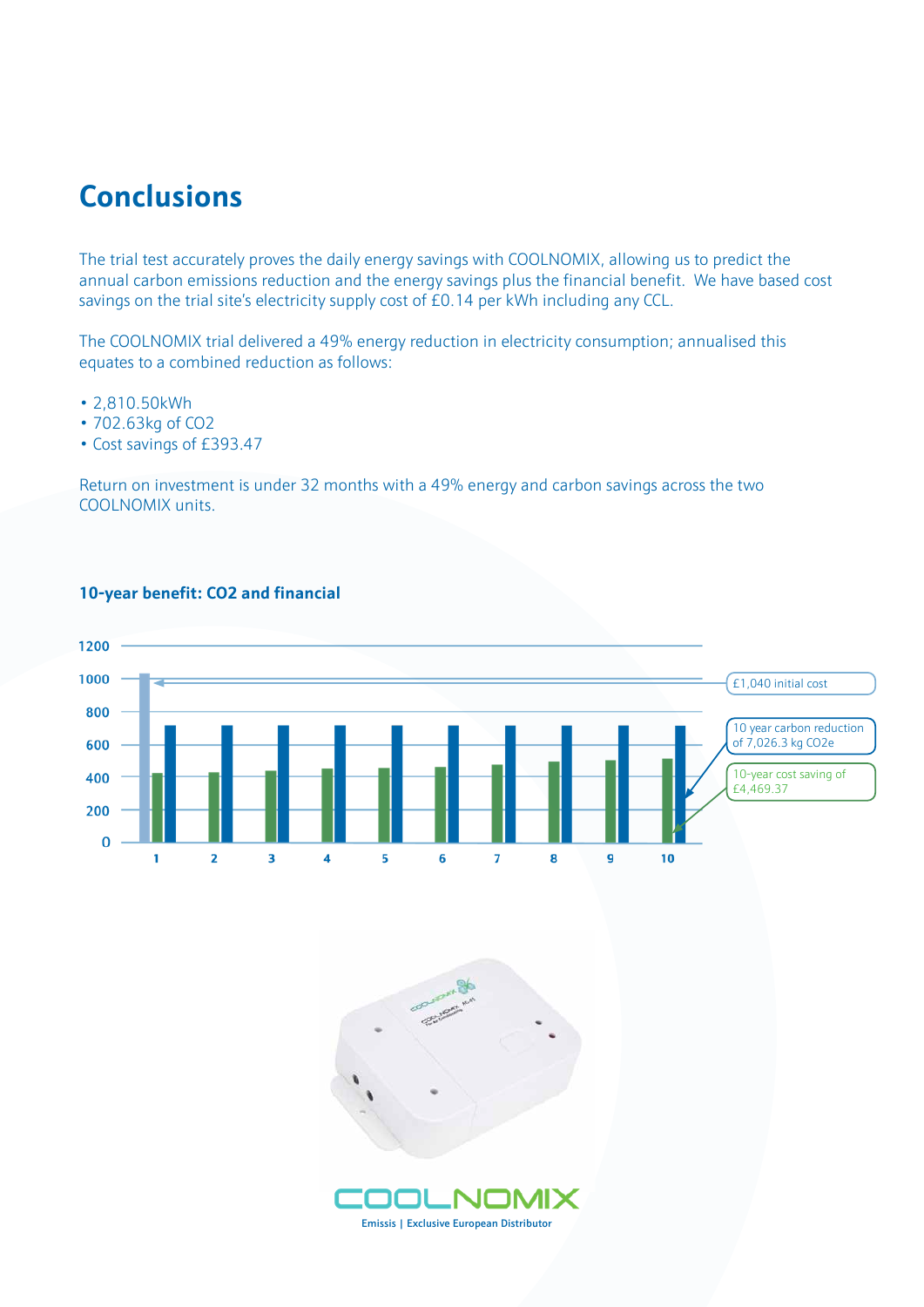## **Recommendations**

The savings achieved on these relatively small air-conditioning and refrigeration units are significant, both in terms of energy and emissions savings in addition to the fact that the test has been conducted during a particularly cold winter. We would highly recommend a rollout on similar air-conditioning units and refrigerators across the Moto estate, and with respect to Burger King we suggest altering the setting on the air-conditioning unit from Auto to Cool to stop the heating overnight, leaving the installed COOLNOMIX device to further understand the benefits.

The net effect of this on these results will reduce the percentage saving but increase the daily kWh energy consumption saving and further improve the return on investment.

## **Appendix Notes**

All half hourly data and its summary '4-hourly readings' is attached.

GREEN indicates COOLNOMIX active (ON) and the AC/ refrigeration operating with COOLNOMIX 'optimisation'

RED Indicates COOLNOMIX inactive (OFF) and the AC/refrigeration operating as 'normal'

- 1. The COOLNOMIX device's ROI is dependent on the following criteria:
- kW rating of the refrigeration or cooling system
- Operational run hours
- Electricity cost per kWh + CCL
- Electricity cost increase at 2.8% per annum excluding CCL